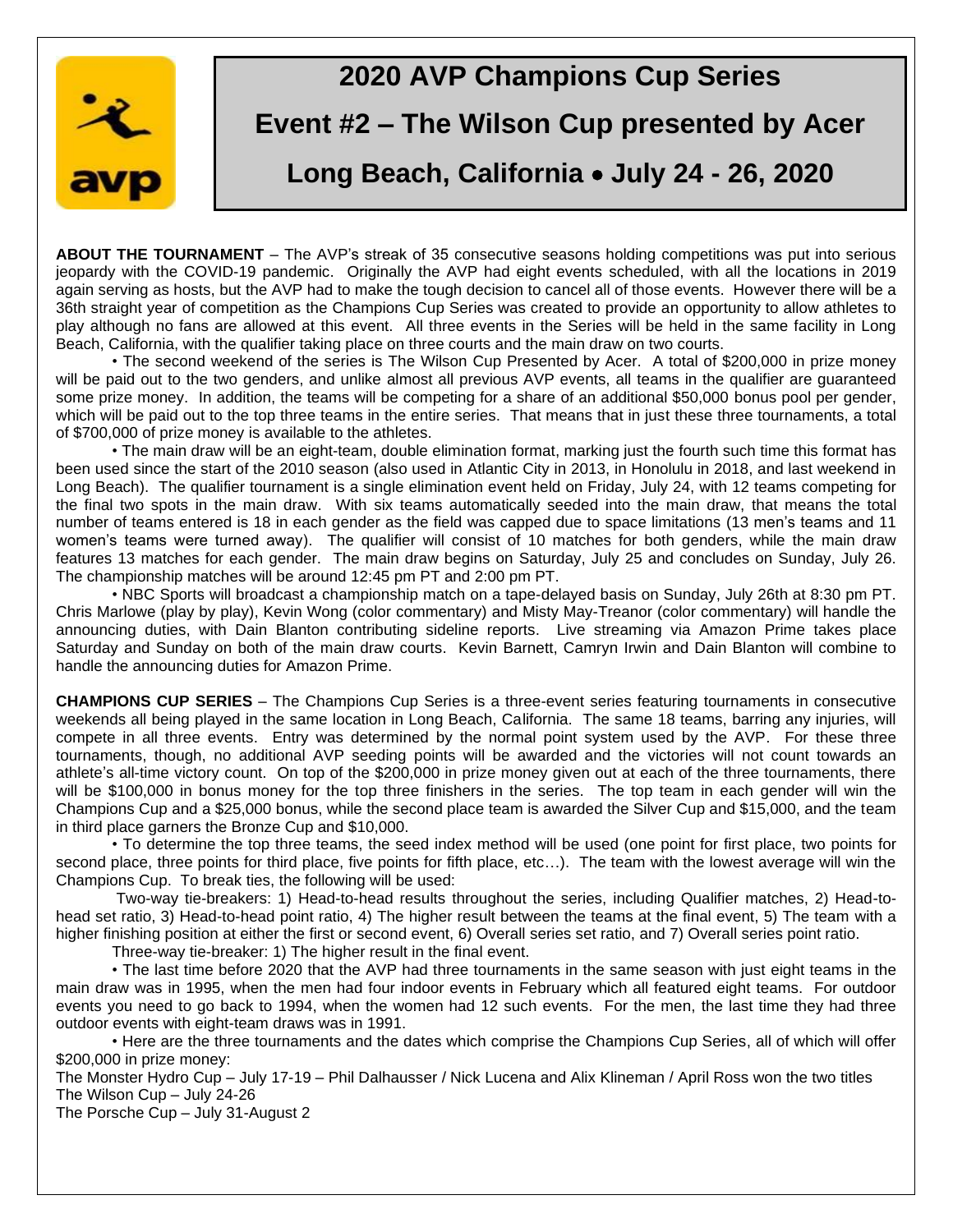## **2020 AVP Champions Cup Series, Event #2, July 24 - 26, 2020 Tournament Notes, Page 2**

**LONG BEACH HISTORY –** The AVP has held five men's tournaments and three women's competitions in Long Beach prior to the 2020 season. The men played here in 1984 (the first season of competition for the AVP), 1985, 2007, 2008 and 2010. The nine different players who have won here (Phil Dalhausser and Todd Rogers won in both 2007 and 2010) have impressive credentials, as six of them are in the top eight in all-time AVP wins, with the other three ranking 11th, 19th and 22nd. Seven of the nine are Olympians, combining to win two golds and one silver in their 13 Olympic appearances. Todd Rogers won for the second time here along with Phil Dalhausser in 2010, with that victory being his 52nd and final AVP title in his career.

• On the women's side, the WPVA held five tournaments here between 1989 and 1996, while the BVA had one event in 2000. The first three AVP women's competitions have all been won by Misty May-Treanor, twice with Kerri Walsh Jennings and once with Nicole Branagh. That 2010 victory marked the last AVP win for May-Treanor, her 66th alltime to rank her second behind only Walsh Jennings (77). Now five different women have won here, and four can be found in the top six on the all-time AVP wins list. Four of the five of them was an Olympian, with May-Treanor winning three gold medals in her four Olympics while Walsh Jennings has collected three gold medals and one bronze in her four beach Olympics and April Ross earned a silver and a bronze in her two appearances.

• Additionally, the FIVB has held four dual-gender competitions in Long Beach from 2013-2016. Dalhausser won two golds and two silvers in those four events, and the 2014 win for Rosenthal was the last FIVB title he has won. April Ross and Kerri Walsh Jennings won two golds and one silver. Here is a look at the AVP and FIVB tournaments in Long Beach:

| <b>MEN - AVP events</b>    |                                                                                                                                                     |                                                                       |                                                                     |                               |                                    |                                                                  |                                  |
|----------------------------|-----------------------------------------------------------------------------------------------------------------------------------------------------|-----------------------------------------------------------------------|---------------------------------------------------------------------|-------------------------------|------------------------------------|------------------------------------------------------------------|----------------------------------|
| Year 1st                   |                                                                                                                                                     | 2nd                                                                   |                                                                     | 3rd                           |                                    |                                                                  | 3rd / 4th                        |
| 1984                       | Sinjin Smith / Randy Stoklos<br>Mike Dodd / Tim Hovland                                                                                             |                                                                       |                                                                     | John Hanley / Jon Stevenson   |                                    |                                                                  | Andy Fishburn / Jay Hanseth      |
|                            | 1985 Mike Dodd / Tim Hovland                                                                                                                        |                                                                       | Ricci Luyties / Steve Obradovich                                    |                               | Scott Ayakatubby / Brent Frohoff   |                                                                  | Sinjin Smith / Randy Stoklos     |
| 2007                       | Phil Dalhausser / Todd Rogers                                                                                                                       | Jake Gibb / Sean Rosenthal                                            |                                                                     |                               | Mike Lambert / Stein Metzger       |                                                                  | [3rd] John Hyden / Brad Keenan   |
| 2008                       | Jake Gibb / Sean Rosenthal                                                                                                                          |                                                                       | Phil Dalhausser / Todd Rogers                                       |                               | Dax Holdren / Bill Strickland      |                                                                  | [3rd] Nick Lucena / Sean Scott   |
|                            | 2010 Phil Dalhausser / Todd Rogers                                                                                                                  |                                                                       | John Hyden / Sean Scott                                             |                               | Bill Strickland / Aaron Wachtfogel |                                                                  | [3rd] Jake Gibb / Sean Rosenthal |
| 2020                       | Phil Dalhausser / Nick Lucena                                                                                                                       |                                                                       | Taylor Crabb / Jake Gibb                                            | Chase Budinger / Chaim Schalk |                                    |                                                                  | [3rd] Tri Bourne / Trevor Crabb  |
| <u>MEN – FIVB events</u>   |                                                                                                                                                     |                                                                       |                                                                     |                               |                                    |                                                                  |                                  |
| Year 1st                   |                                                                                                                                                     | 2 <sub>nd</sub>                                                       |                                                                     | 3rd                           |                                    | 4th                                                              |                                  |
|                            | 2013 Phil Dalhausser / Sean Rosenthal                                                                                                               |                                                                       | Adrian Gavira / Pablo Herrera                                       |                               | Daniele Lupo / Paolo Nicolai       |                                                                  | Jake Gibb / Casey Patterson      |
|                            | 2014 Phil Dalhausser / Sean Rosenthal<br>Grzegorz Fijalek / Mariusz Prudel<br>Theo Brunner / Todd Rogers<br>Alexander Walkenhorst/Stefan Windscheif |                                                                       |                                                                     |                               |                                    |                                                                  |                                  |
|                            | 2015 Alison Cerutti / Bruno Oscar Schmidt Phil Dalhausser / Nick Lucena<br>Adrian Gavira / Pablo Herrera<br>Alexander Brouwer / Robert Meeuwsen     |                                                                       |                                                                     |                               |                                    |                                                                  |                                  |
|                            | 2016 Evandro Goncalves / Pedro Solberg<br>Phil Dalhausser / Nick Lucena<br>Alexsandrs Samoilovs/Janis Smedins<br>Marrco Caminati / Alex Ranghieri   |                                                                       |                                                                     |                               |                                    |                                                                  |                                  |
| <b>WOMEN - AVP events</b>  |                                                                                                                                                     |                                                                       |                                                                     |                               |                                    |                                                                  |                                  |
| Year 1st                   |                                                                                                                                                     |                                                                       | 2nd                                                                 |                               | 3rd                                |                                                                  | 3rd                              |
| 2007                       | Misty May-Treanor / Kerri Walsh Jennings                                                                                                            |                                                                       | Rachel Scott / Tyra Turner                                          |                               | Nicole Branagh / Elaine Youngs     |                                                                  | Jennifer Kessy / April Ross      |
| 2008                       | Misty May-Treanor / Kerri Walsh Jennings                                                                                                            |                                                                       | Jennifer Kessy / April Ross<br>Nicole Branagh / Elaine Youngs       |                               |                                    | Angie Akers / Holly McPeak                                       |                                  |
| 2010                       | Nicole Branagh / Misty May-Treanor                                                                                                                  |                                                                       | Annett Davis / Jenny Johnson Jordan<br>Rachel Scott / Elaine Youngs |                               |                                    | Angie Akers / Tyra Turner                                        |                                  |
| 2020                       | Alix Klineman / April Ross                                                                                                                          |                                                                       | Sara Hughes / Brandie Wilkerson                                     |                               |                                    | Melissa Humana-Paredes / Sarah Pavan Kelly Claes / Sarah Sponcil |                                  |
| <b>WOMEN - FIVB events</b> |                                                                                                                                                     |                                                                       |                                                                     |                               |                                    |                                                                  |                                  |
| Year 1st                   |                                                                                                                                                     | 2nd                                                                   |                                                                     | 3rd                           |                                    | 4th                                                              |                                  |
| 2013                       | Talita Antunes / Taiana Lima                                                                                                                        | Carolina Salgado / Maria Clara Salgado Katrin Holtwick / Ilka Semmler |                                                                     |                               |                                    |                                                                  | Emily Day / Summer Ross          |
| 2014                       | April Ross / Kerri Walsh Jennings Agatha Bednarczuk / Barbara Seixas<br>Natalia Dubovcova/Dominika Nestarcova Elsa Baquerizo / Liliana Fernandez    |                                                                       |                                                                     |                               |                                    |                                                                  |                                  |
| 2015                       | Talita Antunes / Larissa Franca April Ross / Kerri Walsh Jennings                                                                                   |                                                                       |                                                                     |                               | Laura Ludwig / Kira Walkenhorst    |                                                                  | Louise Bawden / Taligua Clancy   |
|                            | 2016 April Ross / Kerri Walsh Jennings Elsa Baquerizo / Liliana Fernandez<br>Chantal Laboureur / Julia Sude<br>Katrin Holtwick / Ilka Semmler       |                                                                       |                                                                     |                               |                                    |                                                                  |                                  |

**NEW MAYOR OF LONG BEACH** – Dr. Robert Garcia is the officially the mayor of Long Beach, but Phil Dalhausser is surely the mayor of Long Beach pro beach volleyball. Including last weekend, he has played eight pro beach events in Long Beach, winning five times and finishing second the other three times. He has won three of the four AVP tournaments he has played here, and two of the four FIVB events. On the FIVB Tour, he has a 26-3 match record, and a 55-15 set record. On the AVP Tour, he has a 19-1 match record, with the only loss coming to #3 seeded Jake Gibb / Sean Rosenthal in the finals in 2008. He has a 38-6 set record, and has never lost a set to a team seeded fifth or lower in Long Beach.

**A-TEAM IS A-MAZING** – Alix Klineman and April Ross have been quite impressive as a partnership. The duo has played in 13 AVP tournaments, winning eight times, finishing second three times, and placing third twice. They have won seven of the last nine times they have played on the AVP Tour, and in that span have posted a 43-2 match record, with both losses coming against Melissa Humana-Paredes / Sarah Pavan in championship matches. In their AVP history, the tandem has a 48-2 record when winning the first set, including winning the last 37 straight matches when claiming the first set (were 20-0 last season).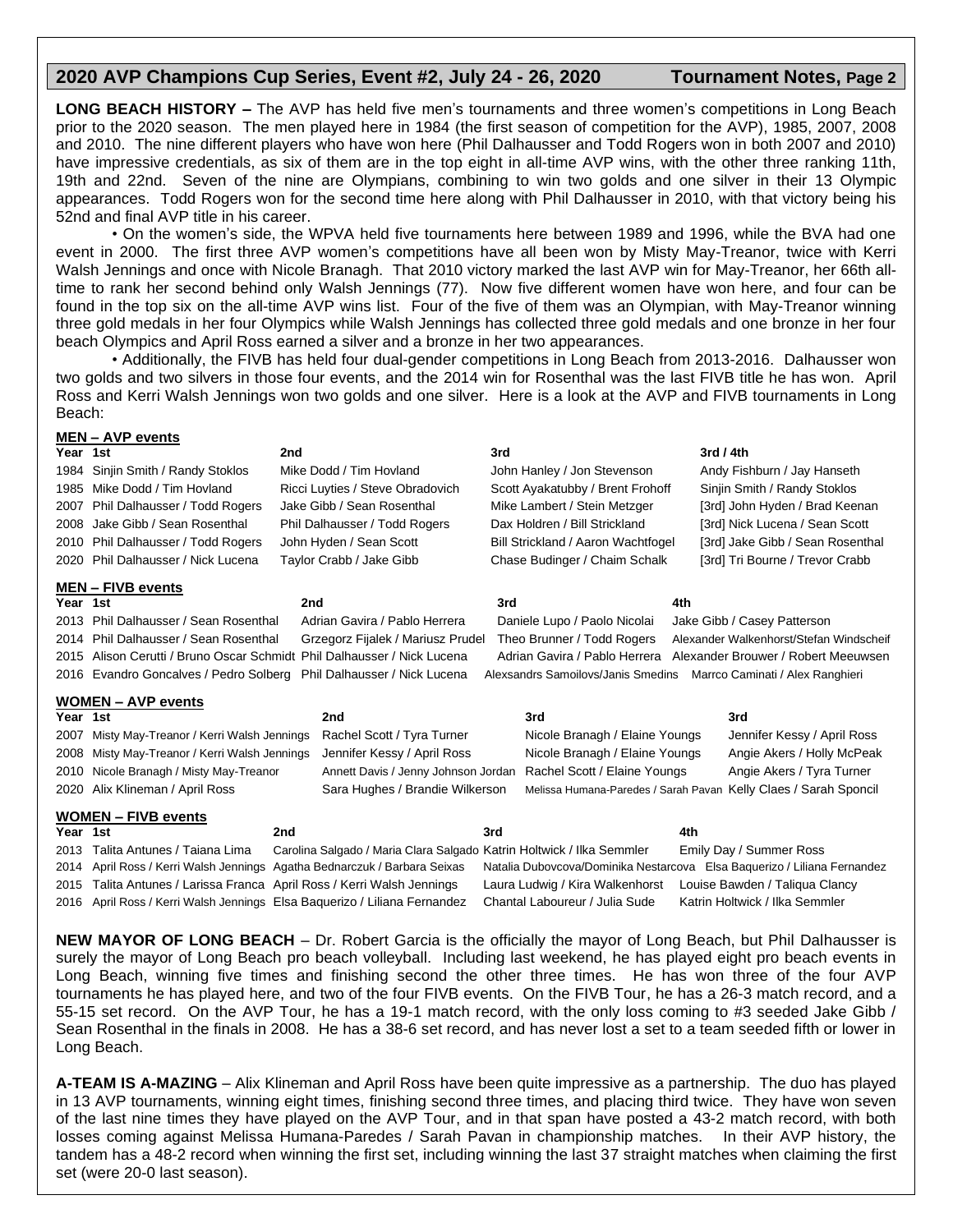### **2020 AVP Champions Cup Series, Event #2, July 24 - 26, 2020 Tournament Notes, Page 3**

**LONG BEACH SAND BITS** – Of the 36 men's players competing this weekend, there is one teenager competing, 18-year old Miles Partain and just eight players in their 20s while 17 are in their 30s. Meanwhile 10 players are 40 or older, with the two oldest being John Hyden at 47 and Ricardo Santos at 45. There are four players who stand 6'0" (Eric Beranek, Taylor Crabb, Skylar del Sol and Chase Frishman) while at the other end of the spectrum are 7'1" Ryan Doherty, 6'9" Andy Benesh and 6'9" Phil Dalhaussser. Three players went to Long Beach State (Taylor Crabb, David Lee and Trevor Crabb after transferring from Puget Sound). Jake Gibb is playing in his 310th pro beach tournament, followed by Sean Rosenthal (282nd), Phil Dalhausser (270th), Nick Lucena (267th) and Ricardo Santos (257th), while there are three players who have competed in less than 20 pro beach events (Andy Benesh 13 previous events, David Lee 14 and Miles Partain 17). There are 21 players competing in Long Beach who have won at least one AVP title entering this weekend, led by Phil Dalhausser (58), Jake Gibb (34), Casey Patterson (15), Nick Lucena (15), John Hyden (13) and Sean Rosenthal (12). Out of 18 partnerships, six are competing together for the very first time, including fifth-seeded Jeremy Casebeer / John Hyden. The most prolific partnerships are Phil Dalhausser / Nick Lucena 98 events before Long Beach event #2, Taylor Crabb / Jake Gibb 47, Billy Allen / Stafford Slick 33 and Maddison McKibbin / Riley McKibbin 28). There are three men's teams here which have previously won an AVP event (Phil Dalhausser / Nick Lucena 13, Taylor Crabb / Jake Gibb 8 and Billy Allen / Stafford Slick 1).

• The 36 women playing this weekend all range in age from 23 to 38. There are three players who are 23 (Crissy Jones, Corinne Quiggle and Sarah Sponcil) while two players are 38 (Lauren Fendrick and April Ross). Katie Spieler is the shortest at 5'5" while Kendra VanZwieten measures 5'6". At the other end of the spectrum are Alix Klineman and Sarah Pavan (6'5") and 6'4" Kathryn Hogan. None of the players here attended Long Beach State. The least experienced pro beach players are Crissy Jones (nine prior events), Susannah Muno (10), Kathryn Hogan (12) and Carly Wopat (13), while the most experienced is April Ross (255th tournament) followed by Lauren Fendrick (227th) and Emily Day (167th). April Ross has tallied 37 AVP victories, far and away the most of any player here, followed by Emily Day (9) and Alix Klineman (8). A total of 15 women here have previously won an AVP tournament. The women feature three tandems (out of 18 total) who played alongside each other for the first time in event #1 (Amanda Dowdy / Susannah Muno, Kathry Hogan / Molly Turner and Brittany Tiegs / Carly Wopat) and five having played together 20 or more times before Long Beach event #2 (Melissa Humana-Paredes / Sarah Pavan 41, Kelley Larsen / Emily Stockman 35, Alix Klineman / April Ross 32, Kim DiCello / Kendra VanZwieten 28 and Kelly Claes / Sarah Sponcil 23). There are five teams competing here which have won an AVP title as partners previously, Alix Klineman / April Ross (8), Melissa Humana-Paredes / Sarah Pavan (2), Karissa Cook / Jace Pardon (1), Kim DiCello / Kendra VanZwieten (1) and Kelley Larsen / Emily Stockman (1).

**MOVING ON UP** – In the first event of the series, the Monster Hydro Cup, Traci Callahan and Crissy Jones took to the sand for the first time as partners on the AVP Tour, having played just once before on the FIVB Tour. The new duo finished fifth, which tied for Callahan's career best on the AVP and was the second best AVP finish ever for Jones. That placing enabled them to earn a guaranteed spot in the main draw for event #2, the Wilson Cup. Callahan and Jones were the only team, men or women, to move automatically from the qualifier to the main draw. They replaced another new team, but one comprised of veterans, Emily Day and Lauren Fendrick, who now must win two matches in the qualifier to get back into Saturday's action. Those two teams met in an elimination match which proved to be pivotal for both teams, with Callahan / Jones winning 21-18, 21-16. Prior to that, neither Callahan nor Jones had ever beaten either Day or Fendrick on the AVP Tour.

**RELATIVELY SPEAKING** – There is a valid reason for some of the players competing in Long Beach to not practice social distancing, as a number of them are related to other players. The McKibbin brothers, Maddison and Riley, are teammates, while the Crabb brothers, Taylor and Trevor, are on opposing teams. The women's tandem of Lane Carico and Karolina Marciniak is unique in that both athletes are married to players competing on the men's side in Long Beach (Carico is married to Chaim Schalk while Marciniak is married to Piotr Marciniak). Another married couple who are both competing here are Billy Kolinske and Kelley (Larsen) Kolinske, who got engaged on stadium court in Chicago in August 2019 and were married in March of this year.

**DAY LIKES THE MONTH** – Perhaps no other player was as excited to see the AVP schedule two of the three events this season in July than Emily Day. Since 2015, there have been eight AVP tournaments in the month of July, and Day has won five of them (with three different partners). Of the three she did not win, once she did not compete in the tournament and in the others she placed fifth and seventh. In those seven events, she has compiled a 30-6 match record, including winning 16 of her last 19 AVP matches in the month of July.

• For the men, July has not been about one player but quite the opposite. In the last six AVP tournaments in July (since 2017), there have been 12 different winning players. For four of those players, it remains as their only AVP title (Chase Budinger, Ed Ratledge, Roberto Rodriguez, and Maddison McKibbin), while it is the one of two for Ty Loomis.